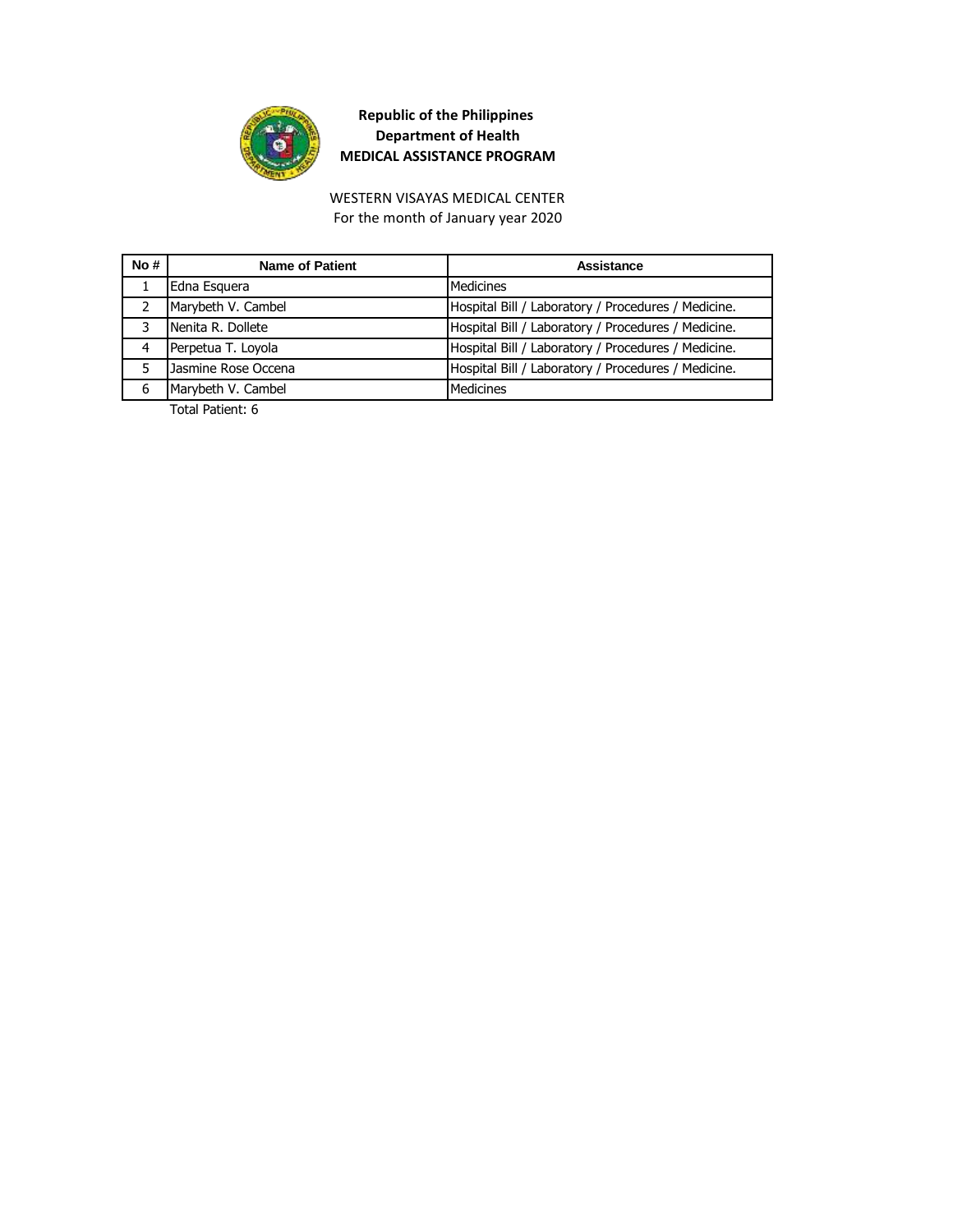

#### For the month of February year 2020 WESTERN VISAYAS MEDICAL CENTER

| No#           | <b>Name of Patient</b>       | Assistance                                                                     |
|---------------|------------------------------|--------------------------------------------------------------------------------|
| $\mathbf{1}$  | Virgilio V. Villavecencio    | Hospital Bill / Laboratory / Procedures / Medicine.                            |
| $\mathcal{P}$ | Gabriel Valde Vieso Gabo Jr. | Hospital Bill / Laboratory / Procedures / Medicine.                            |
| 3             | Virgilio V. Villavecencio    | Hospital Bill / Laboratory / Procedures / Medicine.                            |
| 4             | Josefina Moragas             | Chemotheraphy/Hospital Bills/Medicines/Laboratory<br>Procedures.               |
| 5             | Pacifico Tilo Torrendon      | Laboratory/Procedures/Medicines.                                               |
| 6             | Carmencita D. Valenzuela     | HOSPITAL BILLS/DIAGNOSTIC<br>PROCEDURES/PROCEDURES/LABORATORY/MEDICINE         |
| 7             | Fatima Palermo Esteva        | Hospital Bill / Laboratory / Procedures / Medicine.                            |
| 8             | Carmencita D. Valenzuela     | HOSPITAL<br>BILLS/LAB.PROCEDURES/PROCEDURES/DIAGNOSTIC<br>PROCEDURES/MEDICINES |
| 9             | Durbino Gahap                | Hospital Bill / Laboratory / Procedures / Medicine.                            |
| 10            | Elida Villavicencio          | Hemodialysis/Medicines/Lab. Procedures.                                        |
| 11            | Chrioni Guavino              | Dietary Supplement                                                             |
|               |                              | Hospital Bill / Laboratory / Procedures / Medicine.                            |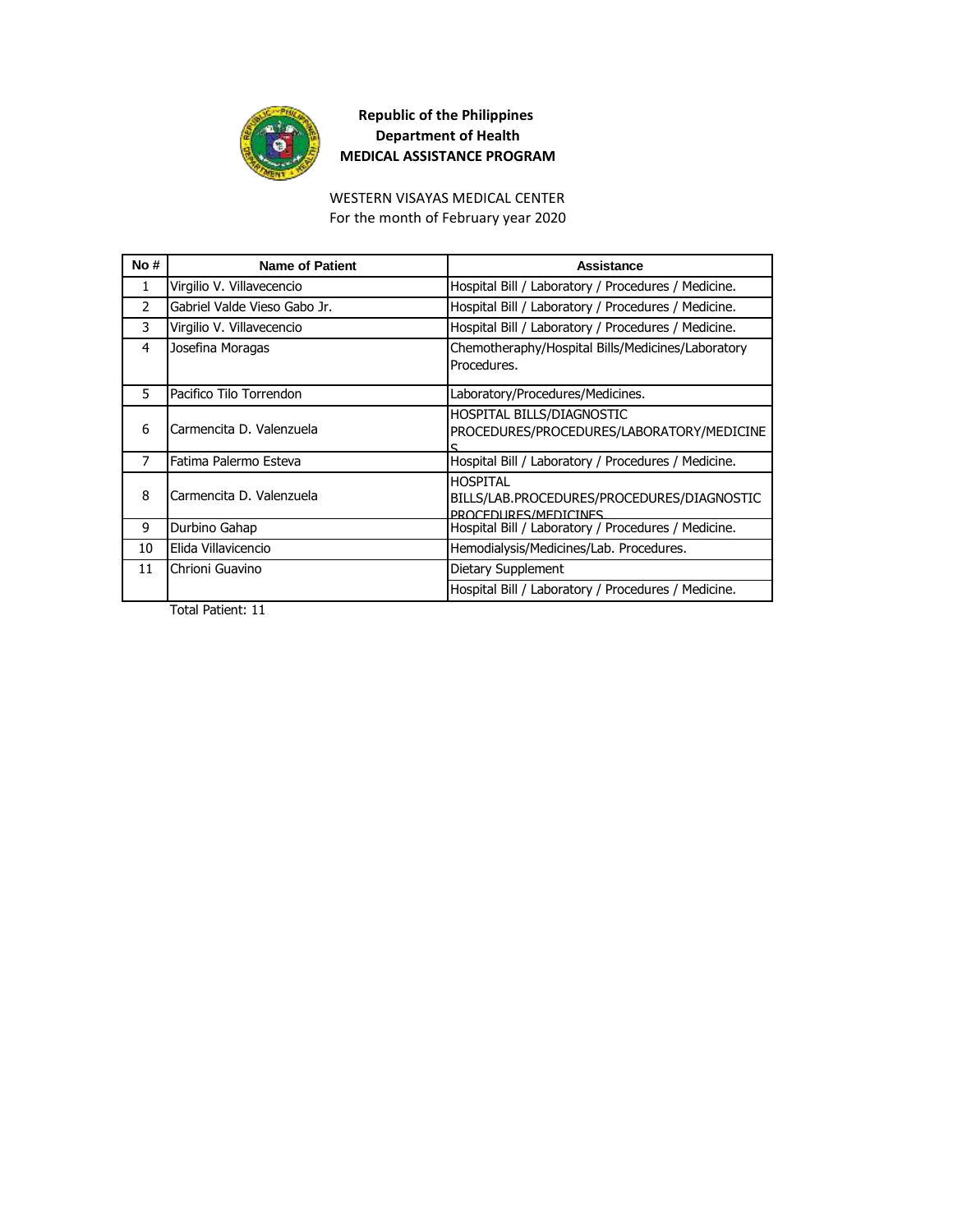

For the month of March year 2020 WESTERN VISAYAS MEDICAL CENTER

| No# | Name of Patient               | Assistance                                        |
|-----|-------------------------------|---------------------------------------------------|
|     | Alvin Earl D. Sales           | Hemodialysis/Medicines/Lab. Procedures.           |
|     | Cathy L. Lebig                | Hospital bills / Medicines.                       |
|     | Cathy L. Lebig                | Hospital Bill / Laboratory Procedures / Medicines |
|     | $T - 1 = 1, 2, 3, 4, 5, 6, 7$ |                                                   |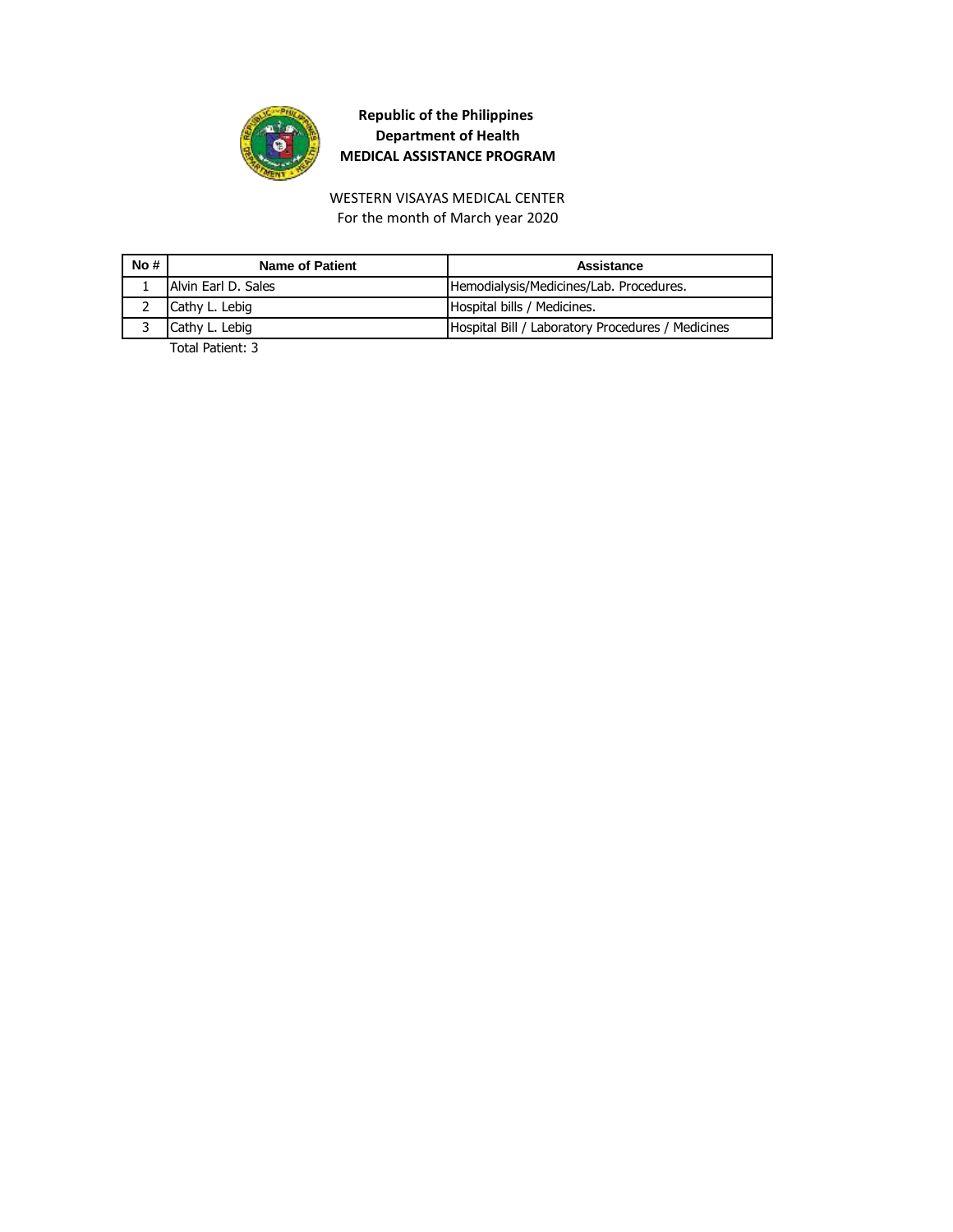

WESTERN VISAYAS MEDICAL CENTER For the month of April year 2020

| No#                            | <b>Name of Patient</b> | Assistance |
|--------------------------------|------------------------|------------|
| No rocard found for this month |                        |            |

 $\equiv$  No record found for this month  $\equiv$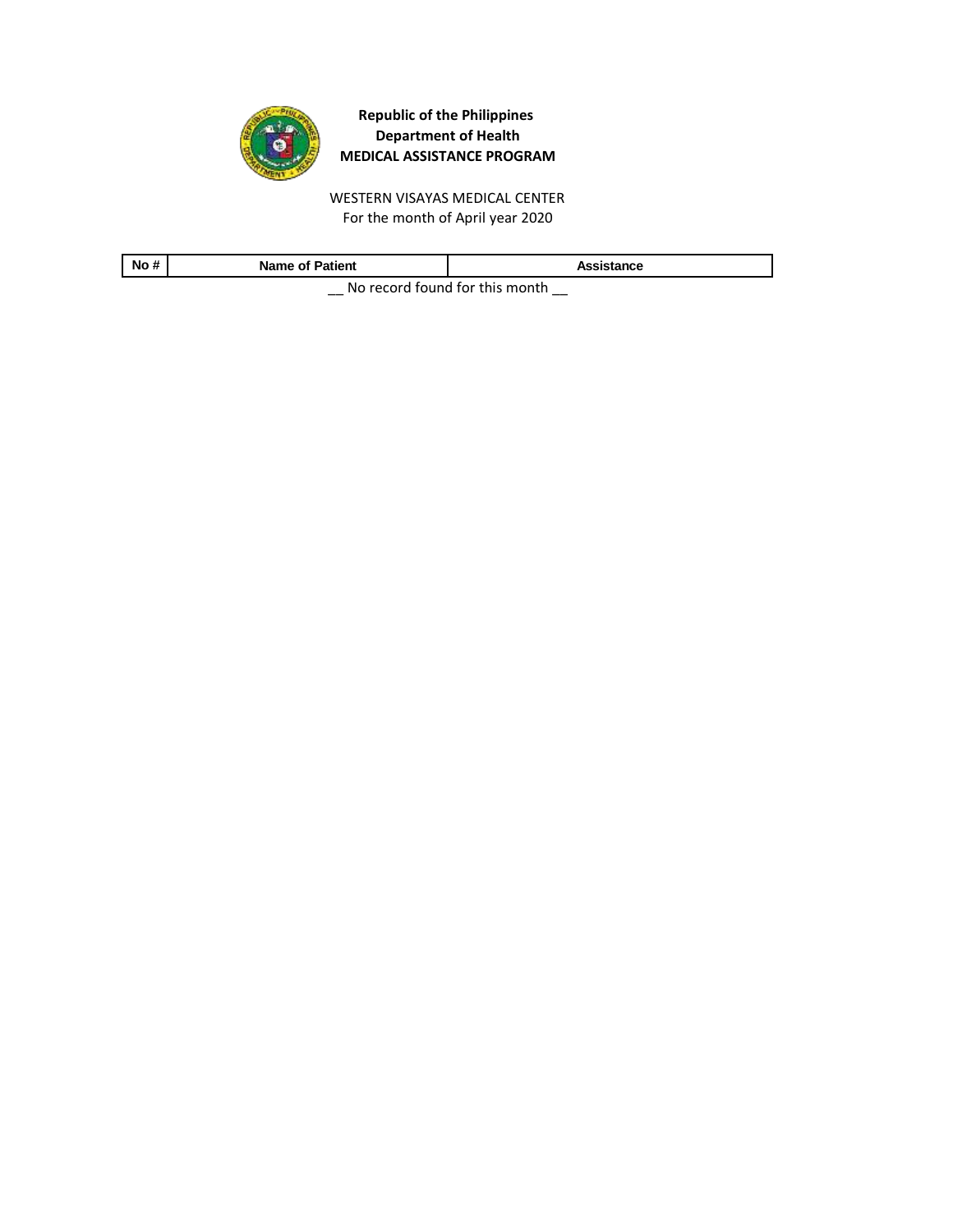

For the month of May year 2020 WESTERN VISAYAS MEDICAL CENTER

| No # | <b>Name of Patient</b> | Assistance                  |
|------|------------------------|-----------------------------|
|      | Chrioni Guavino        | Hospital bills / Medicines. |
|      |                        |                             |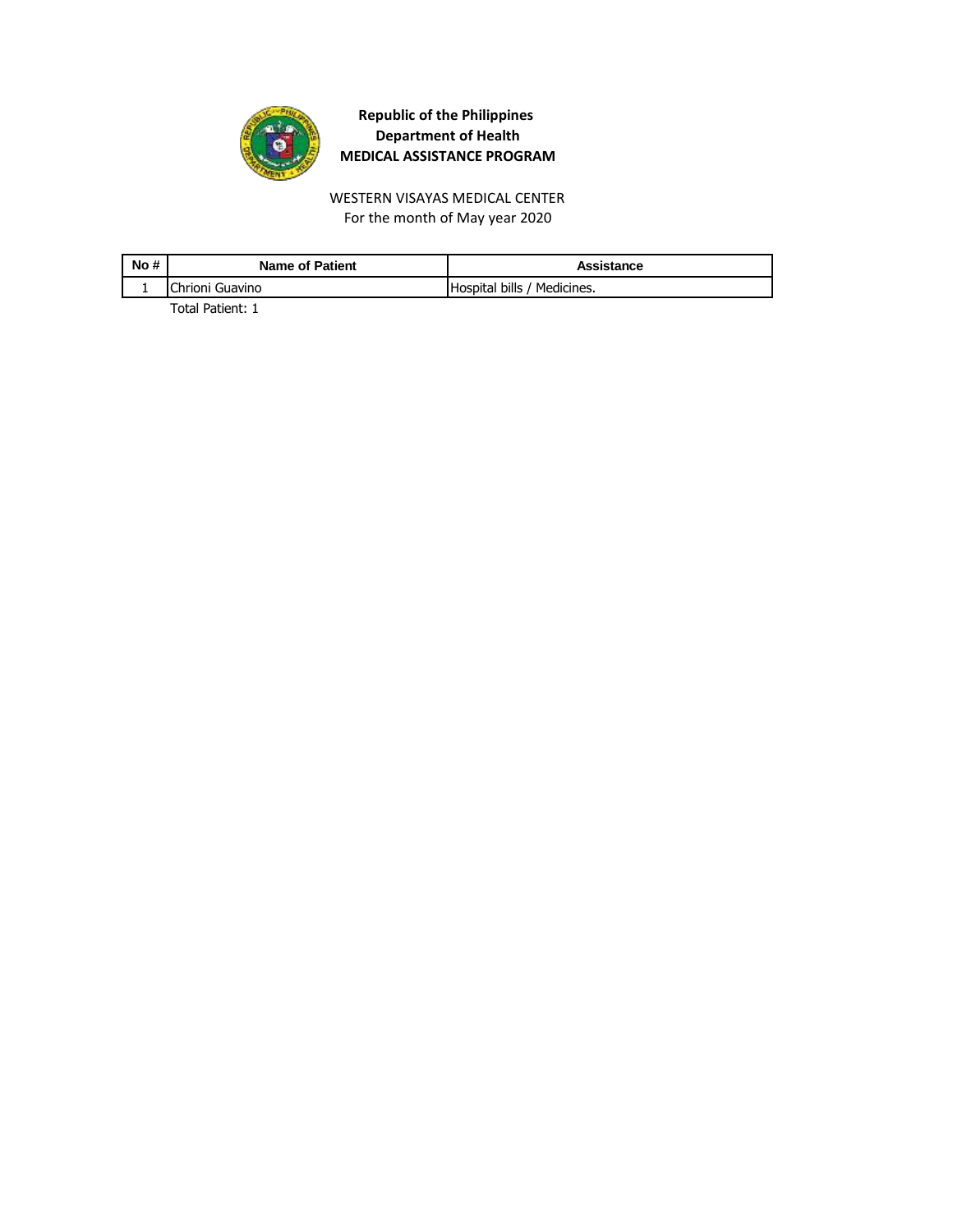

WESTERN VISAYAS MEDICAL CENTER For the month of June year 2020

| No # | <b>Name of Patient</b> | Assistance      |
|------|------------------------|-----------------|
|      | Jose Jurie Chu         | Hospital bills. |
|      | _ _                    |                 |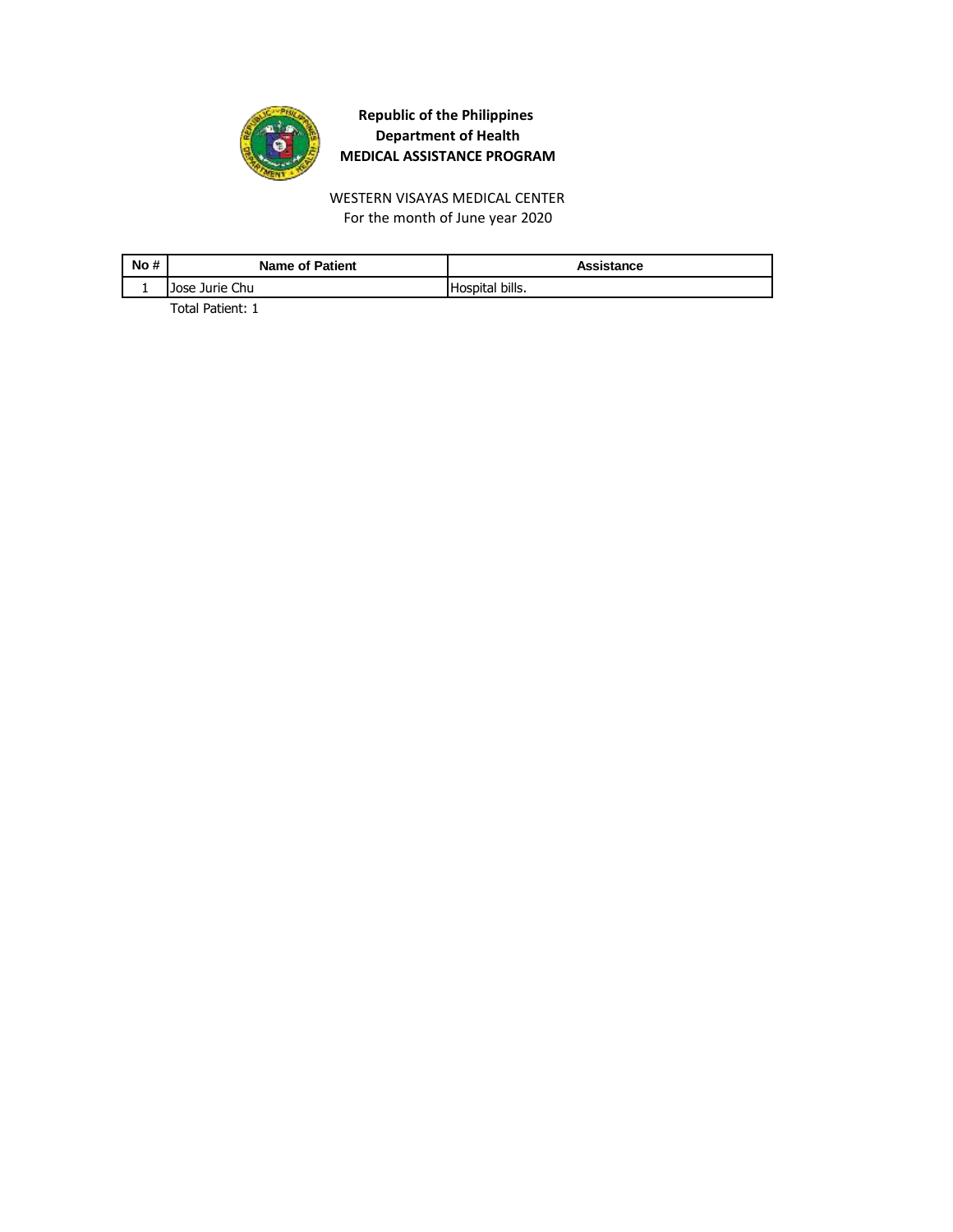

WESTERN VISAYAS MEDICAL CENTER For the month of July year 2020

| No# | <b>Name of Patient</b>  | Assistance                                          |
|-----|-------------------------|-----------------------------------------------------|
|     | Carmel Joy Gancia Janeo | Hospital Bill / Laboratory / Procedures / Medicine. |
|     | _ _                     |                                                     |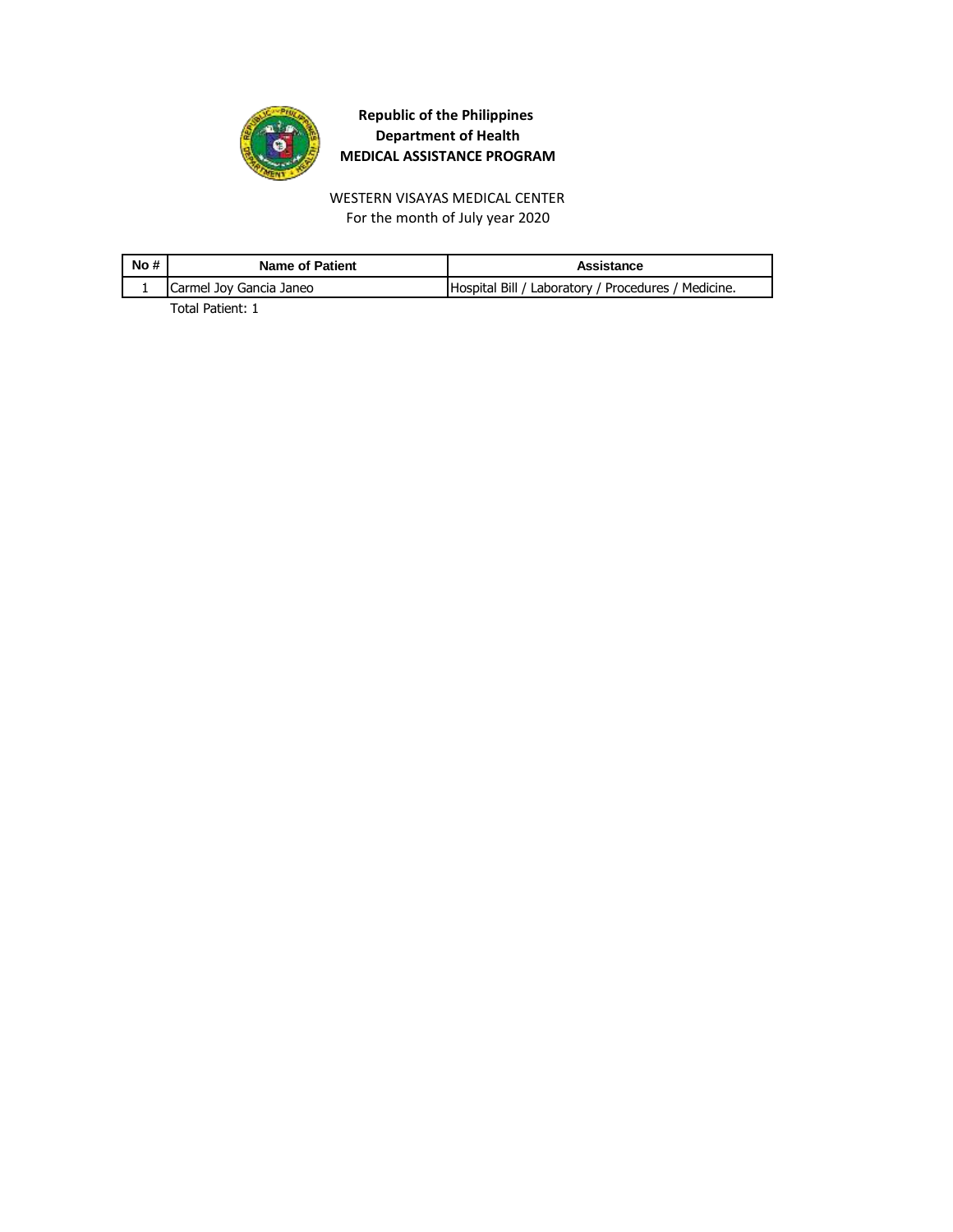

#### WESTERN VISAYAS MEDICAL CENTER For the month of August year 2020

| No # | Name of Patient      | Assistance                                          |
|------|----------------------|-----------------------------------------------------|
|      | Janice Iligan Gayola | Hospital Bill / Laboratory / Procedures / Medicine. |
|      | Alfredo D. Bana,     | Bone Replacement/Hospital bills.                    |
|      | Antonette Aragon     | Hospital Bill / Laboratory / Procedures / Medicine. |
|      | Nenita B. Adeva      | Hospital Bill / Laboratory / Procedures / Medicine. |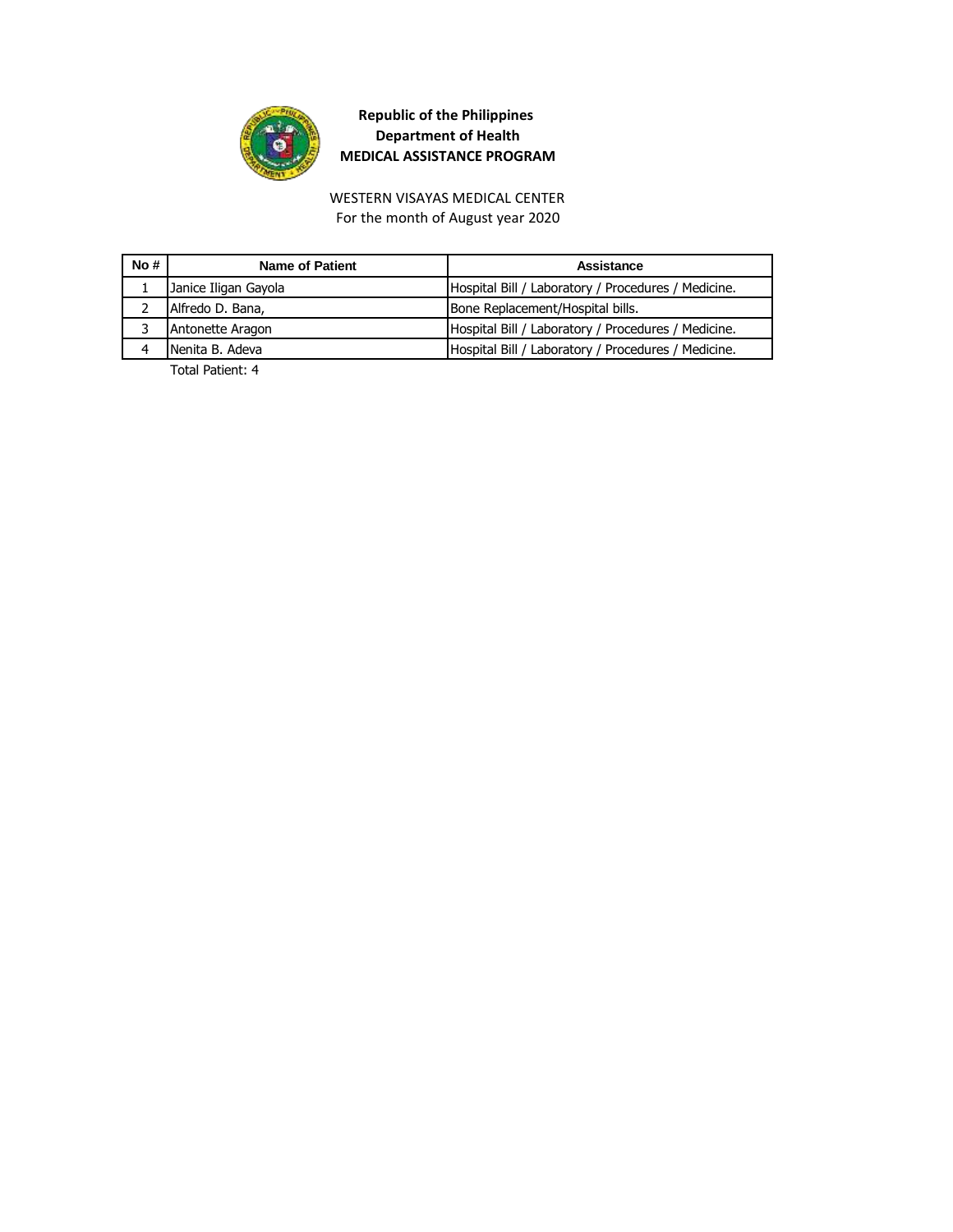

#### WESTERN VISAYAS MEDICAL CENTER For the month of September year 2020

| No# | <b>Name of Patient</b>      | Assistance                                                                |
|-----|-----------------------------|---------------------------------------------------------------------------|
|     | Tom Gerard F. Vickers       | Hemodialysis/Medicines/Lab. Procedures.                                   |
|     | Leo G. Verdeflor            | 3. Chemotherapy / Hospital Bill / Laboratory /<br>Procedures / Medicines. |
|     | Leo G. Valdeflor            | 3. Chemotherapy / Hospital Bill / Laboratory /<br>Procedures / Medicines. |
| 4   | Enrico Pedriogoza Araza Jr. | Hospital Bill / Laboratory Procedures / Medicines                         |
| 5   | Edward T. Dideles           | <b>Medicines</b>                                                          |
| 6   | Leo G. Valdeflor            | 3. Chemotherapy / Hospital Bill / Laboratory /<br>Procedures / Medicines. |
|     | Tom Gerard F. Vickers       | Hemodialysis/Medicines/Lab. Procedures.                                   |
| 8   | Rey John Tingson Dumio      | Hemodialysis/Medicines/Lab. Procedures.                                   |